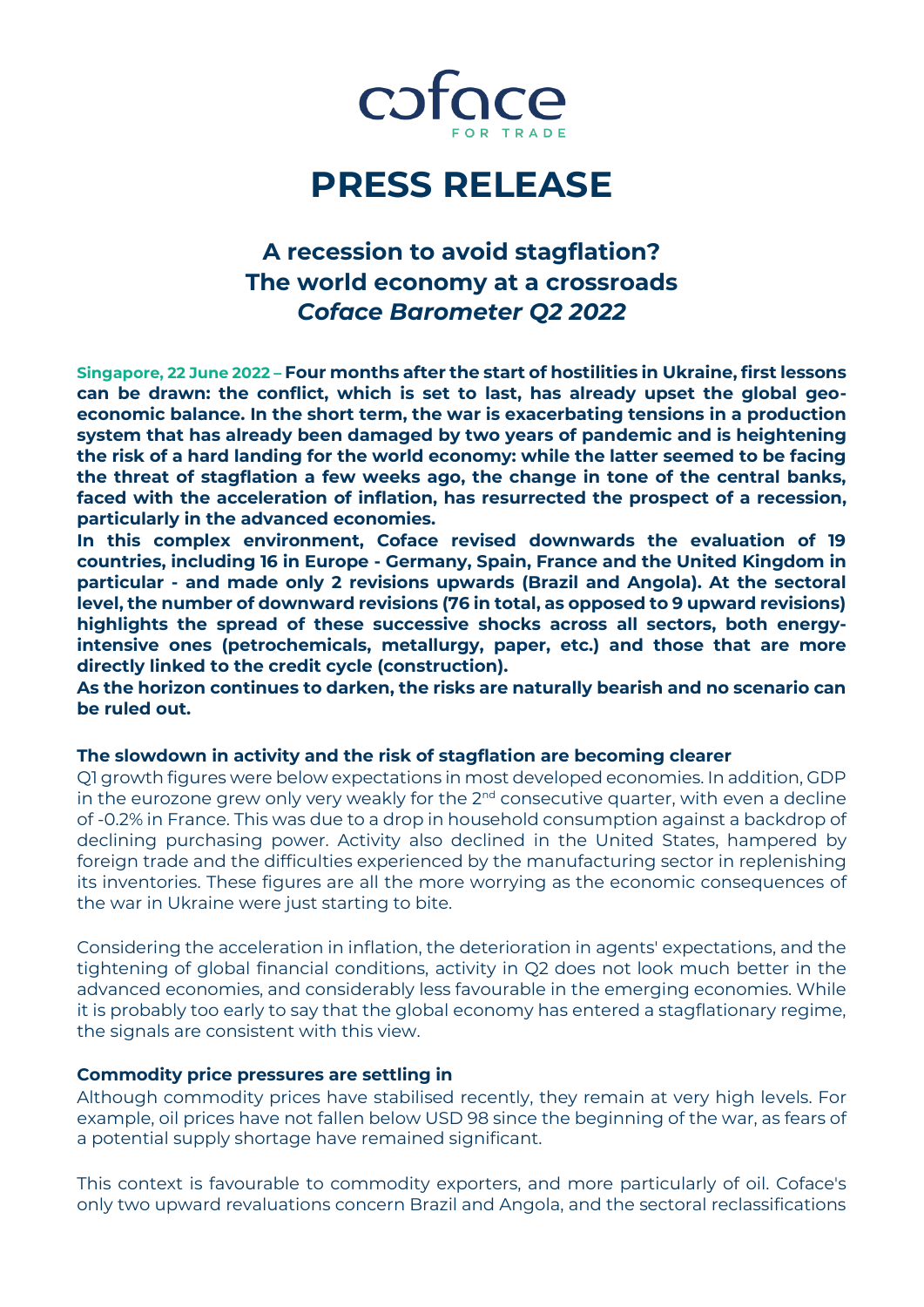mainly concern the energy sector of producing countries, whereas the sectoral downgrades target the energy sector in countries where companies are located downstream in the production chain (mainly in Europe).

Similarly, industries whose value chain are energy-intensive in their production processes, such as paper, chemicals and metals, have their risks reassessed upwards. Agri-food is one of the sector with the highest number of downgrades this quarter, with almost all regions affected.

Finally, it is likely that companies that had not fully passed on the increase in their production costs to their sales prices will continue to do so. Thus, price increases will continue in sectors with significant pricing power. This is the case for the pharmaceutical sector, where a small number of companies dominate the global market. Already identified as one of the most resilient, it is the only sector with 'low risk' ratings in our barometer.

### **Central banks with both feet on the brake**

The ECB has gradually tightened its stance, following the example of the Fed and the Bank of England, to the point of pre-announcing its future rate hikes. Like the other major central banks (except the Bank of Japan), the ECB has no other choice, within the strict framework of its mandate, but to tighten its guard significantly, despite the fact that this could trigger a brutal slowdown in activity and rekindle fears of a fresh European sovereign debts crisis.

In this environment of tightening credit conditions, the construction sector appears to be as one of the most vulnerable. Rising borrowing costs are expected to affect the housing market and, ultimately, construction activity. This is has started in the US where housing sales are declining rapidly.

### **The clouds are gathering for 2023**

With the economic and financial environment deteriorating rapidly, Coface has downgraded the rating of 16 countries on the European continent, including all the major economies – with the exception of Italy, already rated A4.

Our central scenario suggests a significant slowdown in activity over the next 18 months, allowing inflation to decelerate gradually. Our growth forecasts are particularly poor in the advanced countries. There are many downside risks to the global economy, while the upside risk to inflation remains. To curb inflation, central banks seem tempted to push the economy into a recession, which they hope will be milder than if prices continue to slide, forcing them to implement a more violent monetary shock later. The risk, which cannot be ruled out, would be that demand would fall and inflation would remain high, due to commodity prices that would struggle to ease due to a chronic supply shortage.

### **Find [here](https://www.coface.com.sg/News-Publications-Events/Publications/Country-Sector-Risk-Barometer-Q2-2022) the new quarterly barometer produced by Coface.**

### **MEDIA CONTACTS**

Sheaujiun Lin: +65 6827 8790 - [sheaujiun.lin@coface.com](mailto:sheaujiun.lin@coface.com)